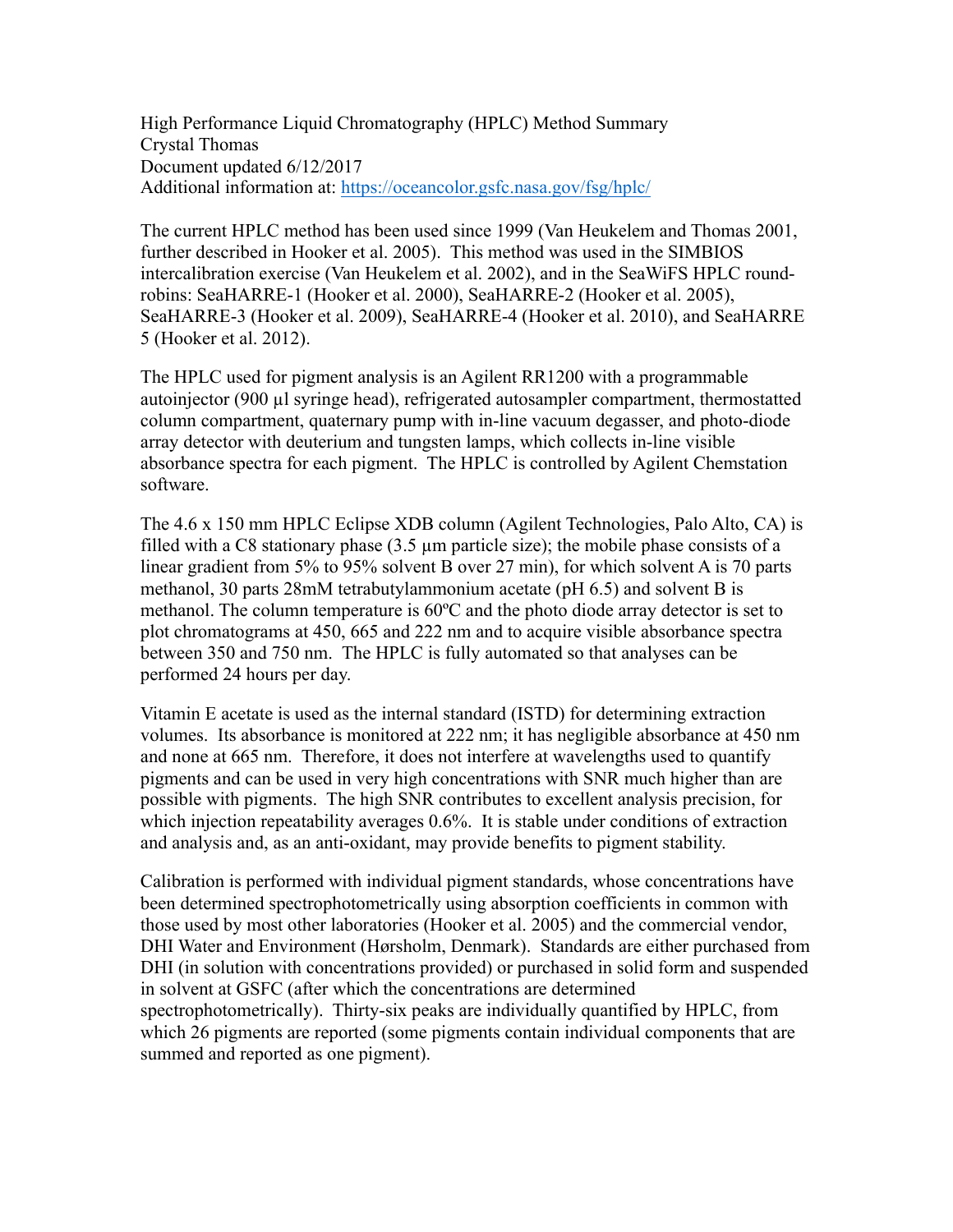# **Reported HPLC Pigments**

### **Primary pigments**

| tot chl $a$ :   | monovinyl + divinyl chlorophyll $a$ + allomers and epimers + chlorophyllide $a$ |
|-----------------|---------------------------------------------------------------------------------|
| tot chl $b$ :   | monovinyl + divinyl chlorophyll $b$                                             |
| tot chl $c$ :   | chlorophyll $c3$ + chlorophyll $c12$                                            |
| alpha-beta-car: | carotene pigments (such as alpha and beta), unresolved and therefore            |
|                 | undifferentiated                                                                |
| but-fuco:       | 19'-butanoyloxyfucoxanthin                                                      |
| hex-fuco:       | 19'-hexanoyloxyfucoxanthin                                                      |
| diadino:        | diadinoxanthin                                                                  |
| allo:           | alloxanthin                                                                     |
| diato:          | diatoxanthin                                                                    |
| zea:            | zeaxanthin                                                                      |
| fuco:           | fucoxanthin                                                                     |
| perid:          | peridinin + peridinin isomer                                                    |
|                 |                                                                                 |

### **Secondary Pigments-pigments that go into calculations of primary pigment products**

| DV chl $a$ :                   | divinyl chlorophyll a                                                         |
|--------------------------------|-------------------------------------------------------------------------------|
| MV chl $a$ (or chl $a$ ):      | monovinyl chlorophyll $a$ + chlorophyll $a$ allomers and epimers              |
| DV chl $b$ :                   | divinyl chlorophyll b                                                         |
| MV chl $b$ (or chl $b$ ):      | monovinyl chlorophyll $b$                                                     |
| chl $c3$ (or total chl $c3$ ): | chlorophyll $c3 + MV$ chlorophyll $c3$                                        |
| $chl$ $clc2$ :                 | chlorophyll $c2$ + chlorophyll $c1$ + MG DVP (Mg-2,4-divinyl pheoporphyrin as |
|                                | monomethyl ester)                                                             |
| chlide $a$ :                   | chlorophyllide $a$                                                            |

# **Tertiary Pigments**

| lutein                                    |
|-------------------------------------------|
| neoxanthin                                |
| prasinoxanthin                            |
| a sum of 5 pheophorbide <i>a</i> pigments |
| pheophytin $a$ + pheophytin $a$ prime     |
| violaxanthin                              |
|                                           |

# **Ancillary Pigments**

gyro: gyroxanthin diester

## **Reported Sums**

| DP.         | total diagnostic pigments ( $PSC + allo + zea + Tot Chl b$ )                |
|-------------|-----------------------------------------------------------------------------|
| PPC.        | photoprotective carotenoids (allo + diadino + diato + zea + alpha-beta-car) |
| PSC.        | photosynthetic carotenoids (but-fuco + fuco + hex-fuco + perid)             |
| <b>PSP</b>  | photosynthetic pigments $(PSC + TChI)$                                      |
| TAcc        | total accessory pigments (PPC + PSC + Tot Chl $b$ + Tot Chl c)              |
| <b>TCar</b> | total carotenoids $(PPC + PSC)$                                             |
| TChl        | total chlorophylls (Tot Chl $a + Tot$ Chl $b + Tot$ Chl c)                  |
| TPg         | total pigments $(TAcc + Tot \text{ Chl a})$                                 |

### **Reported Ratios**

| PPC TCar | ratio of photoprotective carotenoids to total carotenoids (PPC/Tcar) |
|----------|----------------------------------------------------------------------|
| PPC_TPg  | ratio of photoprotective carotenoids to total pigments (PPC/TPg)     |